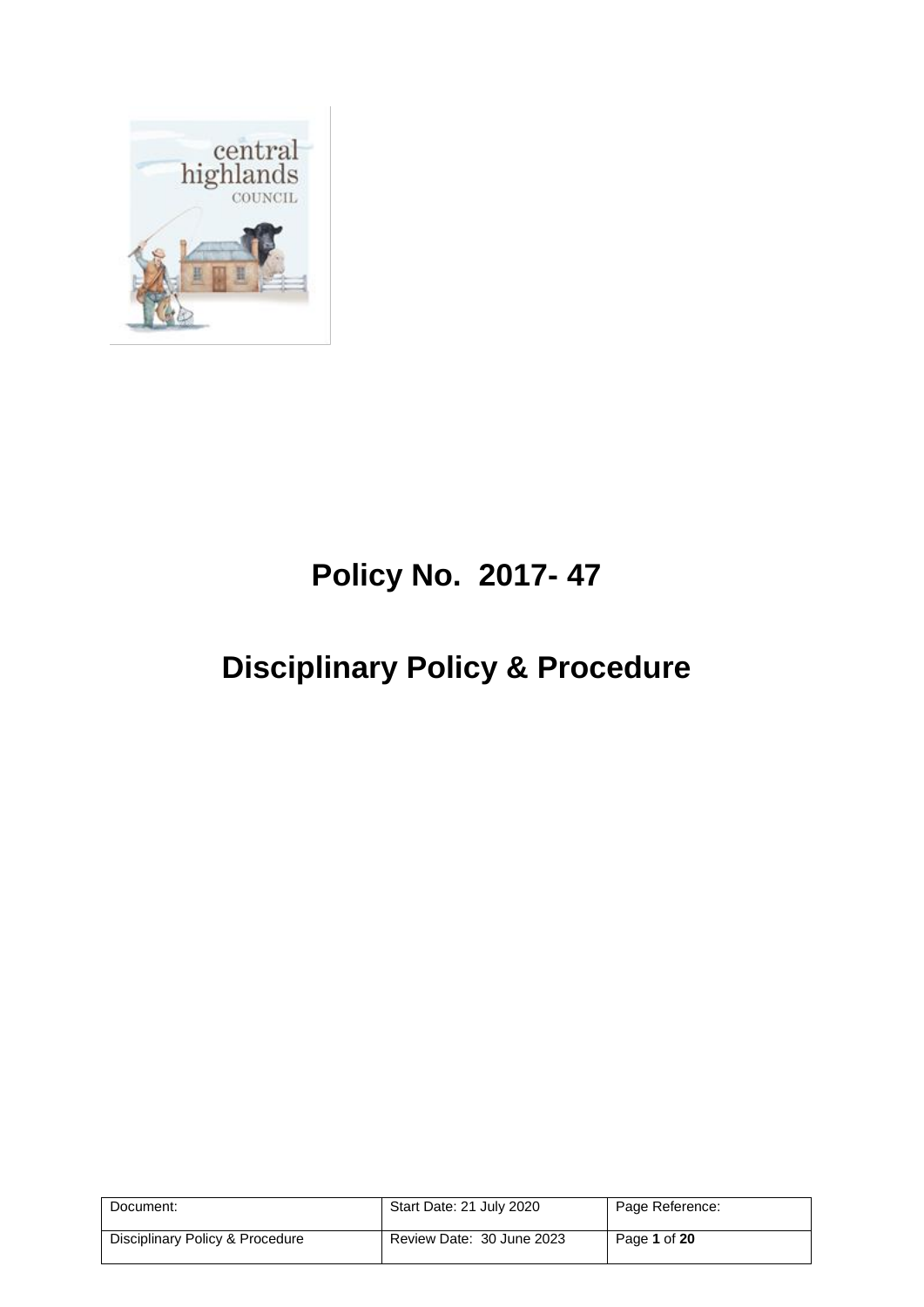# **TABLE OF CONTENTS - POLICY**

#### <span id="page-1-0"></span>**AUTHORITY & APPLICATION**

| Date of approval                                    | 21 July 2020                                                                                                                                                                                                                                                                                                                                                                     |
|-----------------------------------------------------|----------------------------------------------------------------------------------------------------------------------------------------------------------------------------------------------------------------------------------------------------------------------------------------------------------------------------------------------------------------------------------|
| Source of approval                                  | <b>Council Meeting</b>                                                                                                                                                                                                                                                                                                                                                           |
| <b>Start date</b>                                   | 21 July 2020                                                                                                                                                                                                                                                                                                                                                                     |
| <b>Related Council Documents</b>                    | This Policy should be considered in the context of the following policies and<br>procedures:<br>Grievance & Dispute Resolution Policy<br>$\bullet$<br><b>Harassment &amp; Discrimination Policy</b><br>$\bullet$<br>Drug and Alcohol Policy<br>$\bullet$<br><b>Bullying Policy</b><br>$\bullet$<br><b>Fraud Control Policy</b><br>$\bullet$<br>Work Health & Safety<br>$\bullet$ |
| Date of review                                      | 30 June 2023                                                                                                                                                                                                                                                                                                                                                                     |
| Previous policies replaced by this<br><b>Policy</b> | Policy approved May 2017                                                                                                                                                                                                                                                                                                                                                         |
| <b>Publication of Policy</b>                        | Policy Register                                                                                                                                                                                                                                                                                                                                                                  |
| <b>Definitions</b>                                  |                                                                                                                                                                                                                                                                                                                                                                                  |
| Term                                                | Meaning                                                                                                                                                                                                                                                                                                                                                                          |
| <b>Applicable Laws</b>                              | All laws in connection with the carrying out of work or the Workplace including:<br>Age Discrimination Act 2004 (Cth)<br>$\bullet$<br>Anti-Discrimination Act 1998 (TAS)<br>$\bullet$<br>Australian Human Rights Commission Act 1986 (Cth)<br>$\bullet$<br>Disability Discrimination Act 1992 (Cth)<br>$\bullet$                                                                 |
|                                                     | Fair Work Act 2009 (Cth)<br>$\bullet$<br>Local Government Act 1993 (TAS)<br>$\bullet$<br>Racial Discrimination Act 1975 (Cth)<br>$\bullet$<br>Sex Discrimination Act 1984 (Cth)<br>$\bullet$<br>Work Health & Safety Act 2012 (TAS)<br>$\bullet$<br>Workers Rehabilitation & Compensation Act 1988 (TAS)<br>$\bullet$                                                            |

| Document:                       | Start Date: 21 July 2020  | Page Reference: |
|---------------------------------|---------------------------|-----------------|
| Disciplinary Policy & Procedure | Review Date: 30 June 2023 | Page 2 of 20    |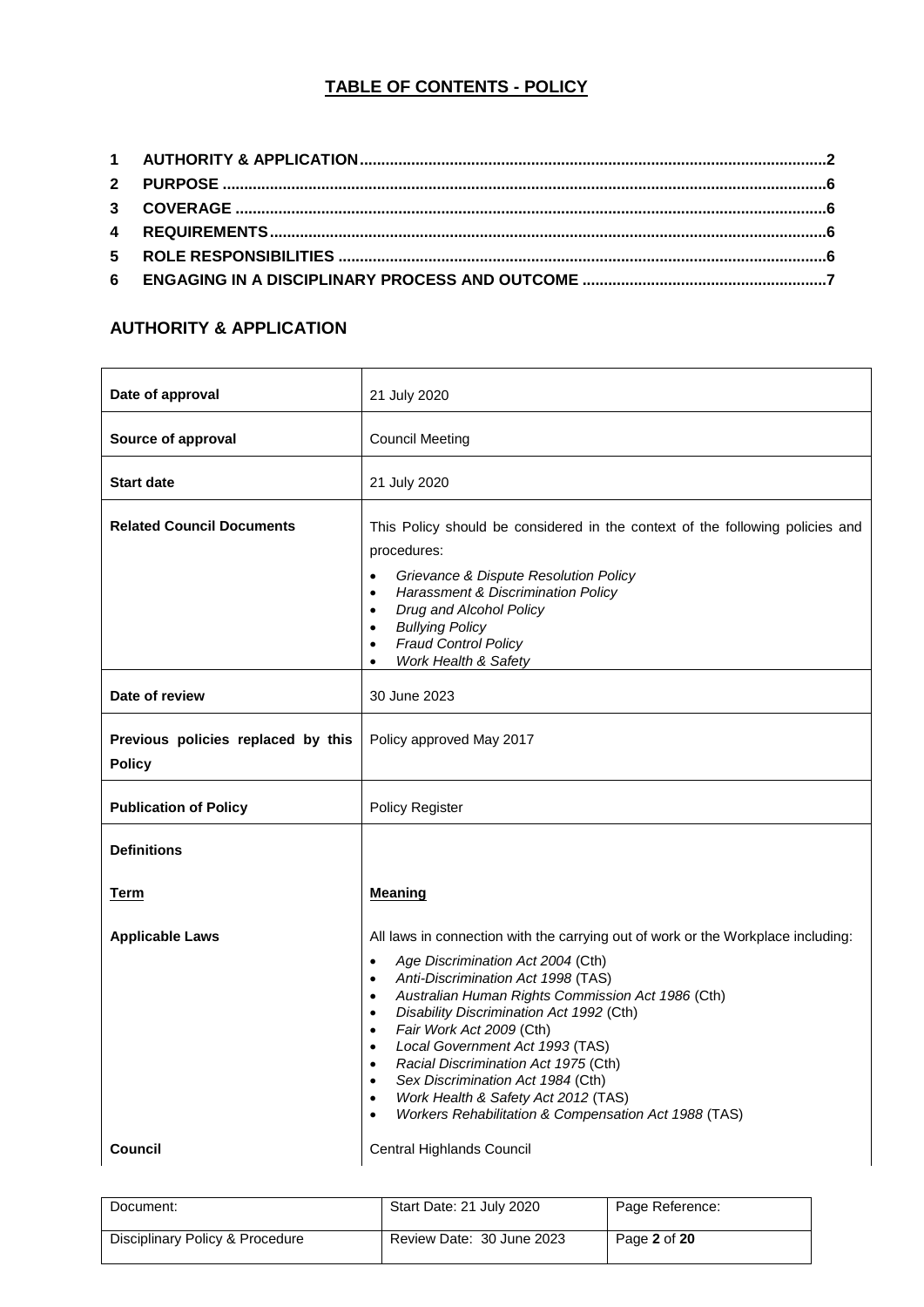| <b>Councillor</b>                     | An elected member of Council known as a Councillor or Alderman or otherwise<br>meeting the definition of a 'councillor' as defined under section 3 of the Local<br>Government Act 1993 (TAS).                                                                                                                                                                                                                                                              |  |
|---------------------------------------|------------------------------------------------------------------------------------------------------------------------------------------------------------------------------------------------------------------------------------------------------------------------------------------------------------------------------------------------------------------------------------------------------------------------------------------------------------|--|
| <b>EAP</b>                            | Employee Assistance Programme                                                                                                                                                                                                                                                                                                                                                                                                                              |  |
| <b>Employee</b>                       | A person who carries out work for Council as an employee of Council.                                                                                                                                                                                                                                                                                                                                                                                       |  |
| <b>General Manager</b>                | The general manager of Council as appointed under section 61 of the Local<br>Government Act 1993 (TAS).                                                                                                                                                                                                                                                                                                                                                    |  |
| <b>Industrial Instrument</b>          | An instrument recognised under the Fair Work Act 2009 that has legal<br>application with respect to minimum entitlements to those Employees covered<br>within its scope (eg Award or Enterprise Agreement).                                                                                                                                                                                                                                                |  |
| <b>Infringing Workplace Behaviour</b> | Any act or omission, which amounts to a breach of any Council policy,<br>contractual obligation or misconduct at common law.                                                                                                                                                                                                                                                                                                                               |  |
| <b>Manager/Supervisor</b>             | A person at the Workplace who is appointed to a position that has<br>management/supervisory responsibilities for others or their appropriately<br>nominated or authorised delegate.                                                                                                                                                                                                                                                                        |  |
| Other Persons at the Workplace        | Any person at the Workplace who is not a Worker including visitors and<br>ratepayers.                                                                                                                                                                                                                                                                                                                                                                      |  |
| <b>Policy</b>                         | This Disciplinary Policy including the 'Authority and Application'.                                                                                                                                                                                                                                                                                                                                                                                        |  |
| <b>Procedure</b>                      | The Disciplinary Procedure including the 'Authority and Application'.                                                                                                                                                                                                                                                                                                                                                                                      |  |
| <b>Related Party Conflict</b>         | An event where there is a family relationship between the employee and a<br>Manager/Supervisor or an event where there is a family relationship between<br>an employee and another employee                                                                                                                                                                                                                                                                |  |
| Worker                                | A person who carries out work in any capacity for Council, including work as:<br>an Employee;<br>(a)<br>(b)<br>a contractor or subcontractor;<br>an employee of a contractor or subcontractor;<br>(c)<br>an employee of a labour hire company who has been assigned to work<br>(d)<br>at Council;<br>an outworker;<br>(e)<br>an apprentice or trainee;<br>(f)<br>a student gaining work experience;<br>(g)<br>a volunteer; or<br>(h)<br>Councillor.<br>(i) |  |
| Workplace                             | A place where work is carried out for Council.                                                                                                                                                                                                                                                                                                                                                                                                             |  |
| <b>Training</b>                       | Council will provide all persons covered by this Policy with appropriate training<br>so they are made aware of their responsibilities and obligations under the<br>Policy.                                                                                                                                                                                                                                                                                 |  |

| Document:                       | Start Date: 21 July 2020  | Page Reference: |
|---------------------------------|---------------------------|-----------------|
| Disciplinary Policy & Procedure | Review Date: 30 June 2023 | Page 3 of 20    |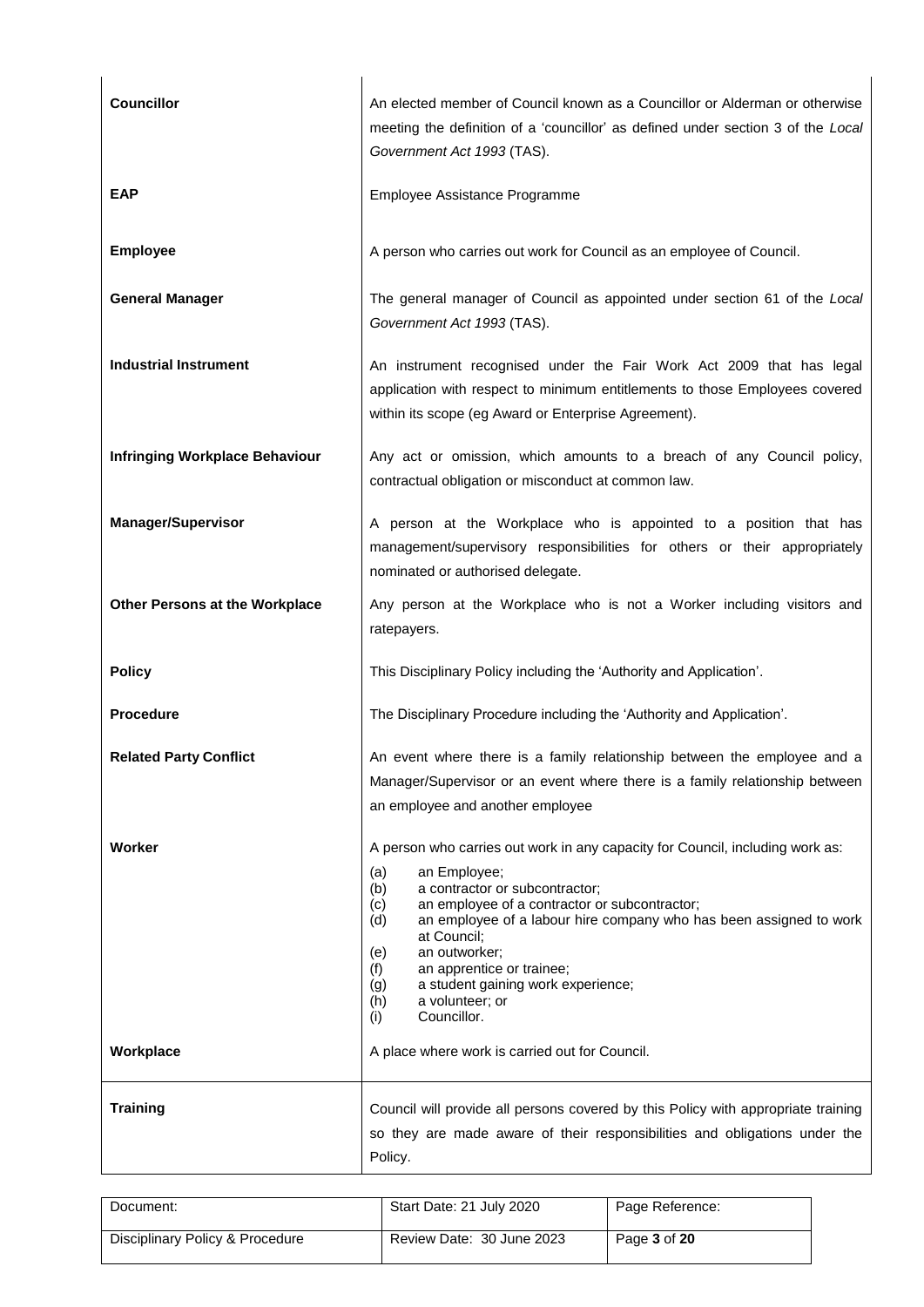| <b>Amendment</b>                | Council retains the sole discretion to vary, terminate or replace this Policy from<br>time to time. Council will consult before amendments are made and will notify<br>and train those the amendments apply to. |                                                                                                                                                                                                                                                                                                                                                                                                                                                                                                      |                                                                                                                                            |  |
|---------------------------------|-----------------------------------------------------------------------------------------------------------------------------------------------------------------------------------------------------------------|------------------------------------------------------------------------------------------------------------------------------------------------------------------------------------------------------------------------------------------------------------------------------------------------------------------------------------------------------------------------------------------------------------------------------------------------------------------------------------------------------|--------------------------------------------------------------------------------------------------------------------------------------------|--|
| <b>Interpretation of Policy</b> | (a)                                                                                                                                                                                                             | The singular includes the plural and vice versa.                                                                                                                                                                                                                                                                                                                                                                                                                                                     |                                                                                                                                            |  |
|                                 | (b)                                                                                                                                                                                                             | enactments of any of them.                                                                                                                                                                                                                                                                                                                                                                                                                                                                           | A reference to any legislation includes all delegated legislation made<br>under it and amendments, consolidations, replacement or re-      |  |
|                                 | (c)                                                                                                                                                                                                             | procedures of Council unless otherwise stated.                                                                                                                                                                                                                                                                                                                                                                                                                                                       | A reference to a policy or procedure means any approved policies or                                                                        |  |
|                                 | (d)                                                                                                                                                                                                             |                                                                                                                                                                                                                                                                                                                                                                                                                                                                                                      | 'Including' and similar expressions are not words of limitation.                                                                           |  |
|                                 | (e)                                                                                                                                                                                                             |                                                                                                                                                                                                                                                                                                                                                                                                                                                                                                      | A reference to a document (including this document) is to that<br>document as amended, novated or replaced unless otherwise stated.        |  |
|                                 | (f)                                                                                                                                                                                                             | corresponding meaning.                                                                                                                                                                                                                                                                                                                                                                                                                                                                               | Where a word or expression is given a particular meaning, other parts<br>of speech and grammatical forms of that word or expression have a |  |
|                                 | (g)                                                                                                                                                                                                             | Examples used in this Policy are for illustrative purposes only and are<br>not intended to be exhaustive.                                                                                                                                                                                                                                                                                                                                                                                            |                                                                                                                                            |  |
|                                 | (h)                                                                                                                                                                                                             | Unless expressly provided for this Policy is not in any way<br>incorporated as part of any enterprise agreement and does not form<br>part of any Employee's contract of employment and any applicable<br>enterprise agreement or contract of employment will prevail over this<br>Policy to the extent of any inconsistency                                                                                                                                                                          |                                                                                                                                            |  |
|                                 | (i)                                                                                                                                                                                                             | It is not intended that this Policy impose any obligations on the Council<br>or those covered by it that are unreasonable or contrary to the<br>operation of Applicable Laws. Any obligation, direction, instruction or<br>responsibility imposed by this Policy must be carried out in a manner<br>that an objective third party would consider to be fair and reasonable<br>taking into account and in the context of all the relevant Applicable<br>Laws, operational and personal circumstances. |                                                                                                                                            |  |
|                                 |                                                                                                                                                                                                                 | Questions relating to the interpretation, application or enforcement of this Policy<br>should be directed to a person's Manager/Supervisor.                                                                                                                                                                                                                                                                                                                                                          |                                                                                                                                            |  |
| <b>Reporting of Breaches</b>    |                                                                                                                                                                                                                 | Persons covered under paragraph 3 (Coverage) must reasonably report<br>breaches of Infringing Workplace Behaviour as follows:                                                                                                                                                                                                                                                                                                                                                                        |                                                                                                                                            |  |
|                                 |                                                                                                                                                                                                                 | For breaches by                                                                                                                                                                                                                                                                                                                                                                                                                                                                                      |                                                                                                                                            |  |
|                                 | a)                                                                                                                                                                                                              |                                                                                                                                                                                                                                                                                                                                                                                                                                                                                                      | an Employee (other than the General Manager) the report must go to<br>the reporting person's applicable Manager/Supervisor; and/or         |  |
| Document:                       |                                                                                                                                                                                                                 | Start Date: 21 July 2020                                                                                                                                                                                                                                                                                                                                                                                                                                                                             | Page Reference:                                                                                                                            |  |
| Disciplinary Policy & Procedure | Page 4 of 20<br>Review Date: 30 June 2023                                                                                                                                                                       |                                                                                                                                                                                                                                                                                                                                                                                                                                                                                                      |                                                                                                                                            |  |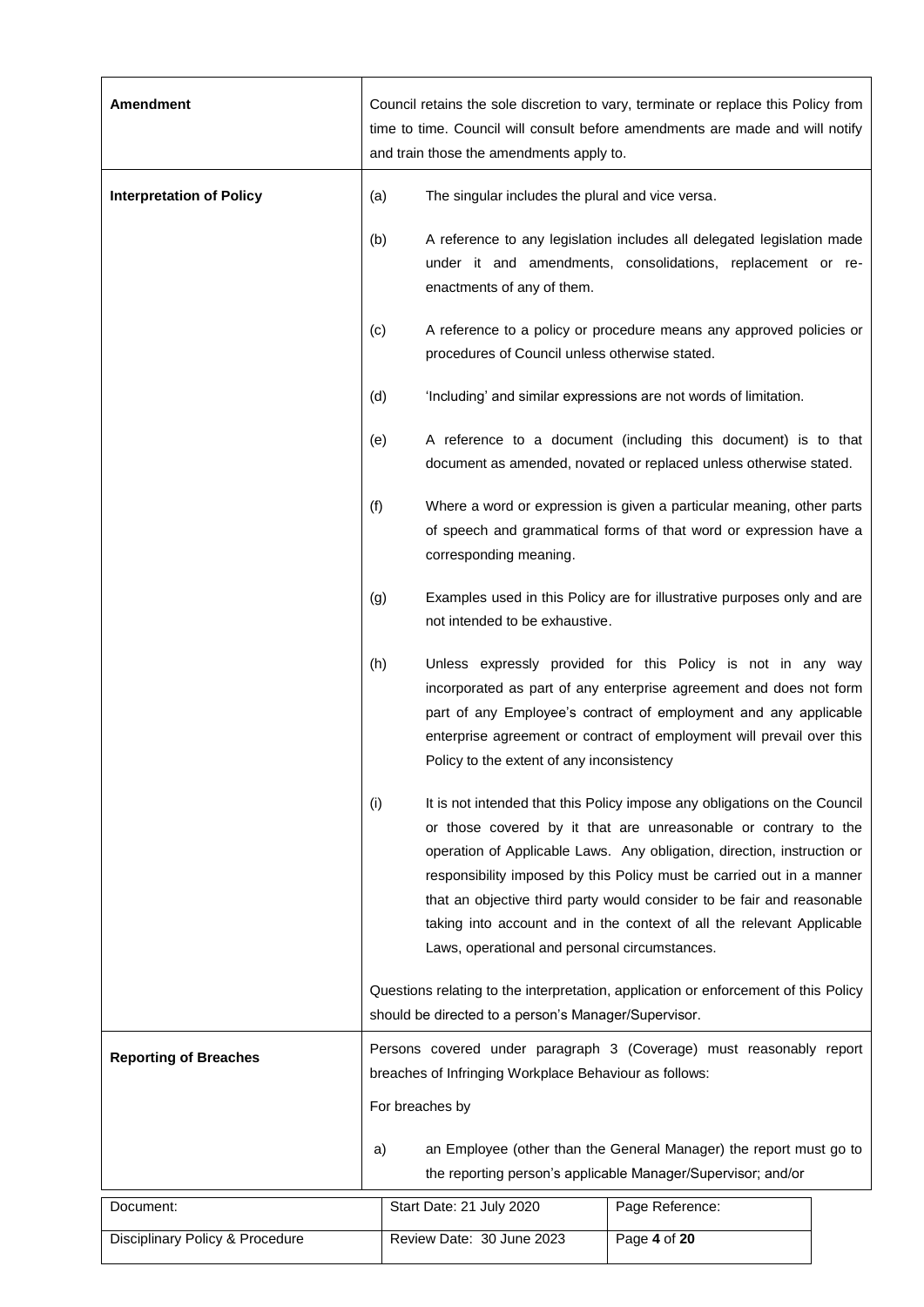|                         | b)<br>the General Manager the report must go to the Mayor (or if unavailable<br>to the next appropriately delegated Councillor) and<br>as otherwise required or permitted by Applicable Laws.                                                                                                                                                                             |
|-------------------------|---------------------------------------------------------------------------------------------------------------------------------------------------------------------------------------------------------------------------------------------------------------------------------------------------------------------------------------------------------------------------|
| <b>Breach of Policy</b> | Persons covered under paragraph 3 (Coverage) who engage in Infringing<br>Workplace Behaviour may (as is appropriate) be subject to appropriate<br>disciplinary action in accordance with Disciplinary Policy and Procedure.<br>Infringing Workplace Behaviour may also amount to breaches of Applicable<br>Laws:<br>(a)<br>exposing individuals to legal proceedings; and |
|                         | (b)<br>making Council vicariously liable for the conduct of others.                                                                                                                                                                                                                                                                                                       |

| Document:                       | Start Date: 21 July 2020  | Page Reference: |
|---------------------------------|---------------------------|-----------------|
| Disciplinary Policy & Procedure | Review Date: 30 June 2023 | Page 5 of 20    |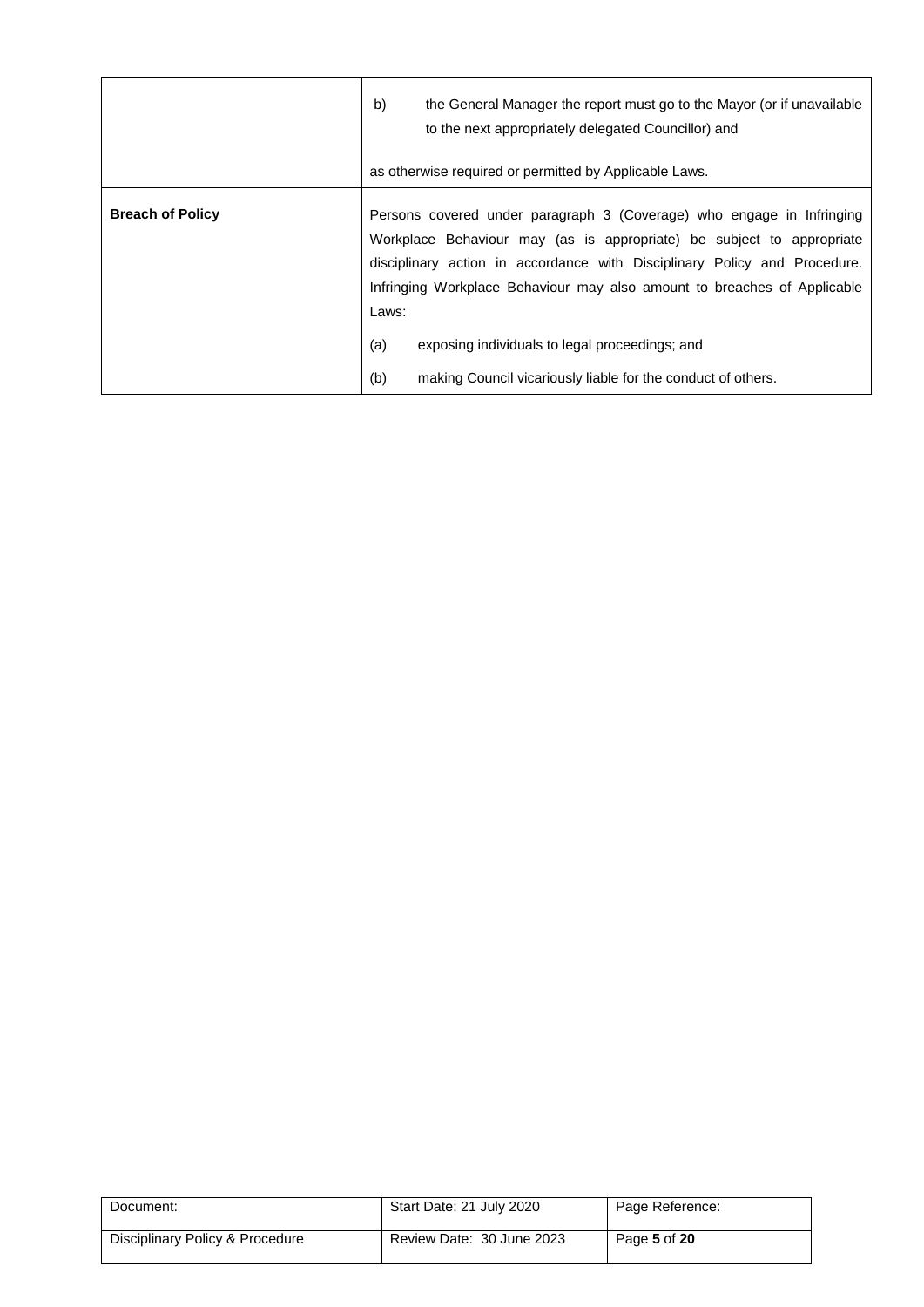#### <span id="page-5-0"></span>**2 PURPOSE**

The aims of this Policy are to:

- (a) recognise that all Employees are responsible for their behaviours;
- (b) to set and maintain standards of conduct within Council and help and encourage Employees to achieve and maintain those satisfactory standards;
- (c) enable Council to appropriately deal with Infringing Workplace Behaviour fairly, consistently and transparently having regard to the individual circumstances and other relevant factors;
- (d) provide opportunities for Employees to correct behaviours unless immediate dismissal is appropriate;
- (e) provide a reference and framework for the Disciplinary Procedure; and and
- (f) operate with Applicable Laws and Related Council Documents..

## <span id="page-5-1"></span>**3 COVERAGE**

- (a) This Policy covers and applies to Employees in relation to Infringing Workplace Behaviour and including poor performance.
- (b) This Policy does not cover or apply to behaviours that amount to or are dealt with by Council as:
	- (i) incapacity for work
- (c) For the avoidance of doubt this Policy does not cover or apply to a Councillor.

#### <span id="page-5-2"></span>**4 REQUIREMENTS**

- (a) Employees must comply with this Policy.
- (b) Managers/Supervisors must communicate and implement this Policy within their area of responsibility.

#### <span id="page-5-3"></span>**5 ROLE RESPONSIBILITIES**

#### **5.1 What are the Manager/Supervisor's Responsibilities?**

Managers/Supervisors are responsible for:

- (a) ensuring appropriate management of Infringing Workplace Behaviours;
- (b) making appropriate records relating to disciplinary procedures;
- (c) making reasonable resources available to assist Employees;

| Document:                       | Start Date: 21 July 2020  | Page Reference: |
|---------------------------------|---------------------------|-----------------|
| Disciplinary Policy & Procedure | Review Date: 30 June 2023 | Page 6 of 20    |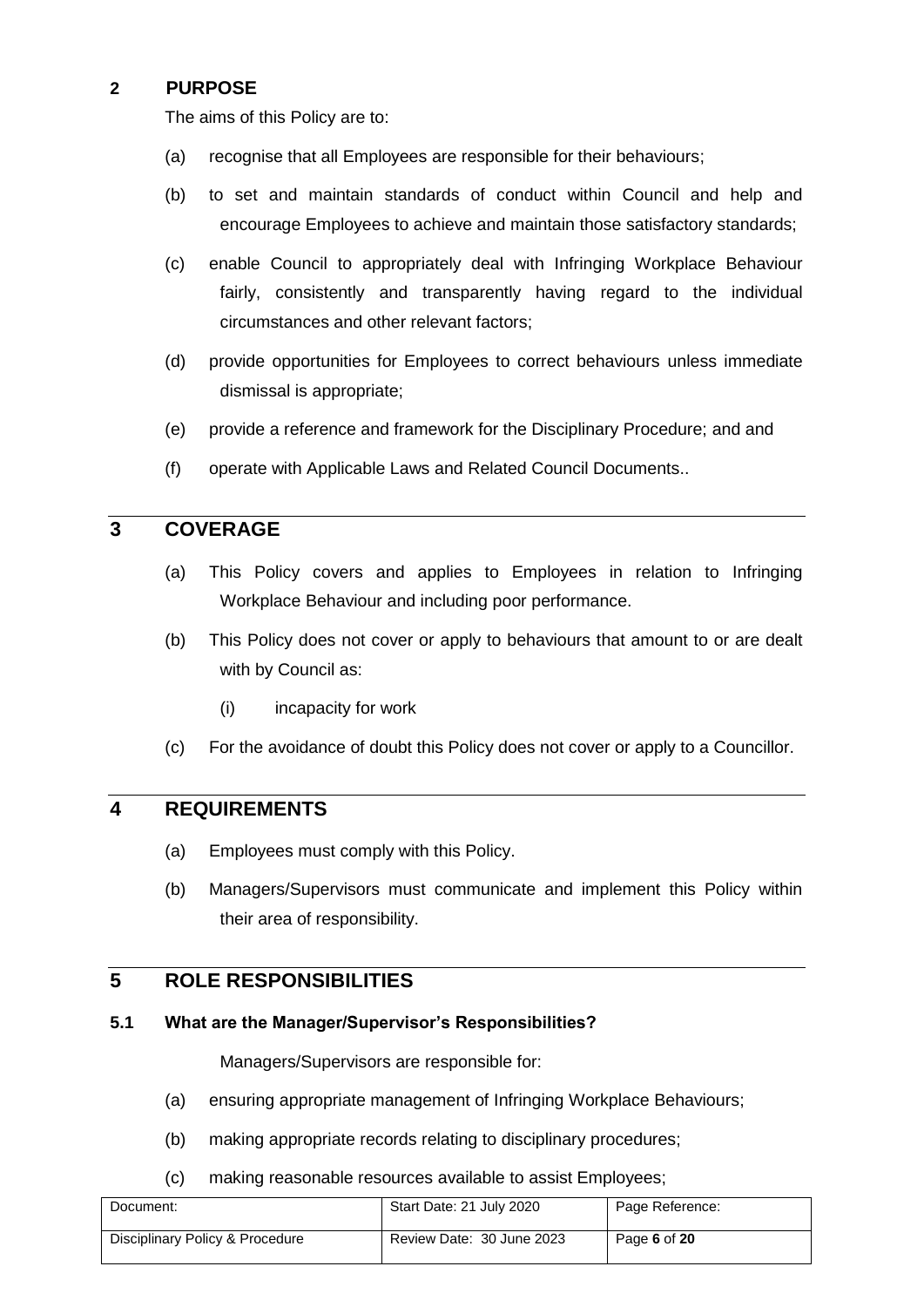- (d) advising Employees of reasonable internal and external support; and
- (e) identifying the appropriate support, training or experience and opportunities to avoid Infringing Workplace Behaviours.

#### **5.2 What are the Employee's Responsibilities?**

Employees are responsible for:

- (a) their own behaviours, including avoiding Infringing Workplace Behaviours;
- (b) participating appropriately in disciplinary procedures; and
- (c) requesting or participating in the appropriate support, training or experience and opportunities to avoid Infringing Workplace Behaviours.

## <span id="page-6-0"></span>**6 ENGAGING IN A DISCIPLINARY PROCESS AND OUTCOME**

#### **6.1 Council's Disciplinary Procedure**

Council's Disciplinary Procedure provides for:

- (i) an appropriate disciplinary process to determine whether Infringing Workplace Behaviour has occurred and related facts and circumstances; and, if so
- (ii) appropriate disciplinary outcomes.

#### **6.2 When may Council commence a disciplinary process?**

Council may only commence a disciplinary process where it has formed a reasonable suspicion (i.e. there exists facts which are sufficient to induce a suspicion in a reasonable person) that an Employee has engaged in Infringing Workplace Behaviour.

#### **6.3 What is the disciplinary process?**

The Disciplinary Procedure provides for guidelines containing a number of different processes Council may utilise to appropriately determine Infringing Workplace Behaviour.

#### **6.4 Is there a requirement to use a particular disciplinary process?**

Council may use a particular disciplinary process that a Manager/Supervisor considers reasonable in the circumstances that is consistent with the Disciplinary Procedure and provides procedural fairness appropriate to the circumstances.

| Document:                       | Start Date: 21 July 2020  | Page Reference: |
|---------------------------------|---------------------------|-----------------|
| Disciplinary Policy & Procedure | Review Date: 30 June 2023 | Page 7 of 20    |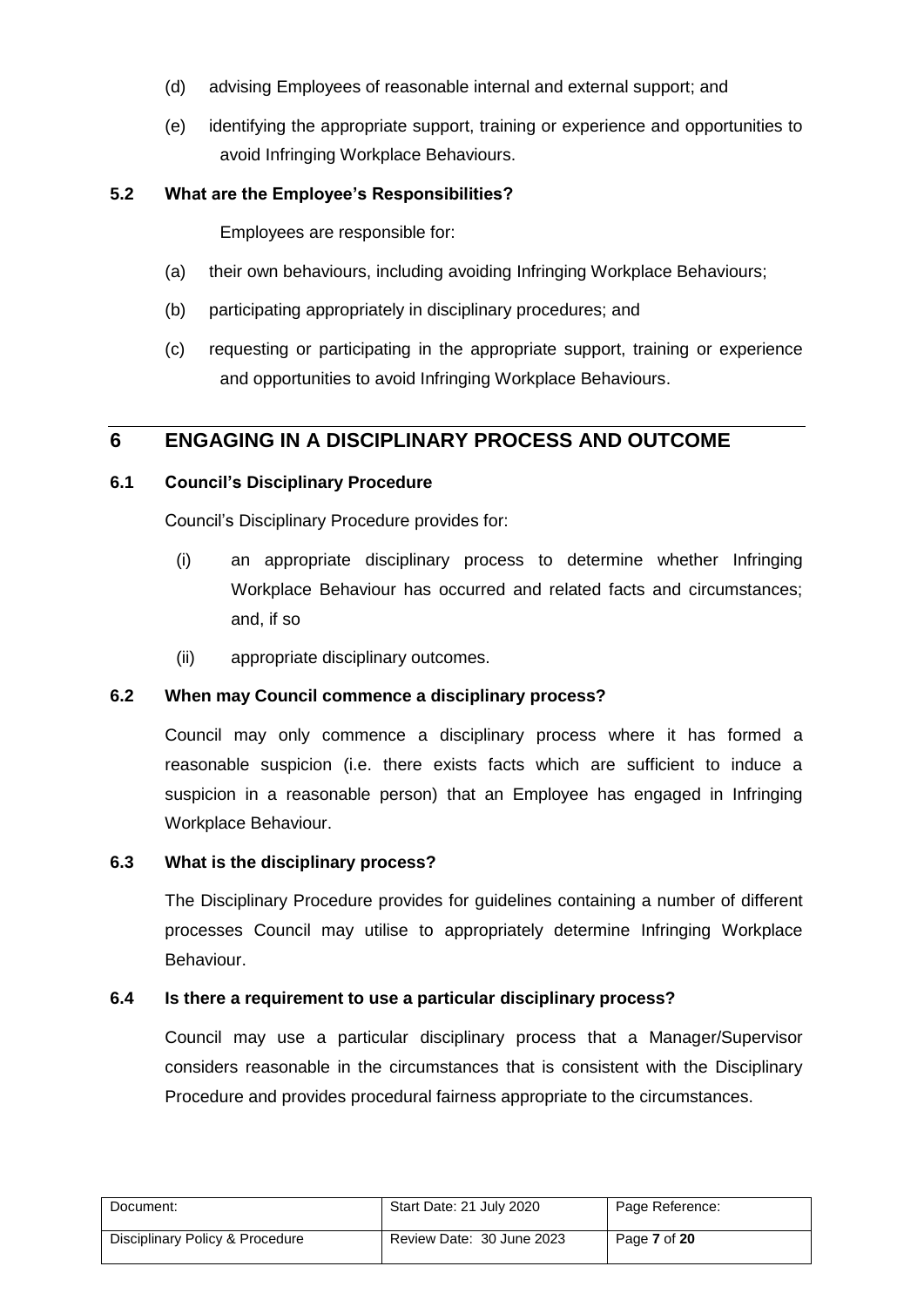#### **6.5 Who conducts a disciplinary process?**

- (a) A disciplinary process is conducted by the Employee's immediate Manager/Supervisor.
- (b) Despite this, Council may decide, taking into consideration the relevant circumstances, to utilise instead or in addition to the Employee's immediate Manager/Supervisor:
	- (i) a more senior Manager/Supervisor; and/or
	- (ii) an independent external person
- (c) Where there is a related party conflict, an independent external person will be used to conduct the disciplinary process.

#### **6.6 What is the disciplinary outcome?**

The Disciplinary Procedure provides for guidelines containing a number of different outcomes Council may utilise to appropriately determine Infringing Workplace Behaviour.

#### **6.7 Is there a requirement to implement a particular disciplinary outcome?**

Council may implement a particular disciplinary outcome that a Manager/Supervisor considers reasonable in the circumstances that is consistent with the Disciplinary Procedure.

#### **6.8 Who carries out a disciplinary outcome?**

A disciplinary outcome will be carried out by an authorised Manager/Supervisor following a disciplinary process where there is a finding of Infringing Workplace Behaviour. This may, depending on the circumstances, range from the Employee's immediate Manager/Supervisor through to the General Manager.

# **6.9 What if an Employee considers that a disciplinary outcome imposed on them is excessive or inappropriate?**

Employees should discuss the outcome with their Manager/Supervisor before seeking external advice regarding an appropriate appeal process (if any) in the circumstances.

| Document:                       | Start Date: 21 July 2020  | Page Reference: |
|---------------------------------|---------------------------|-----------------|
| Disciplinary Policy & Procedure | Review Date: 30 June 2023 | Page 8 of 20    |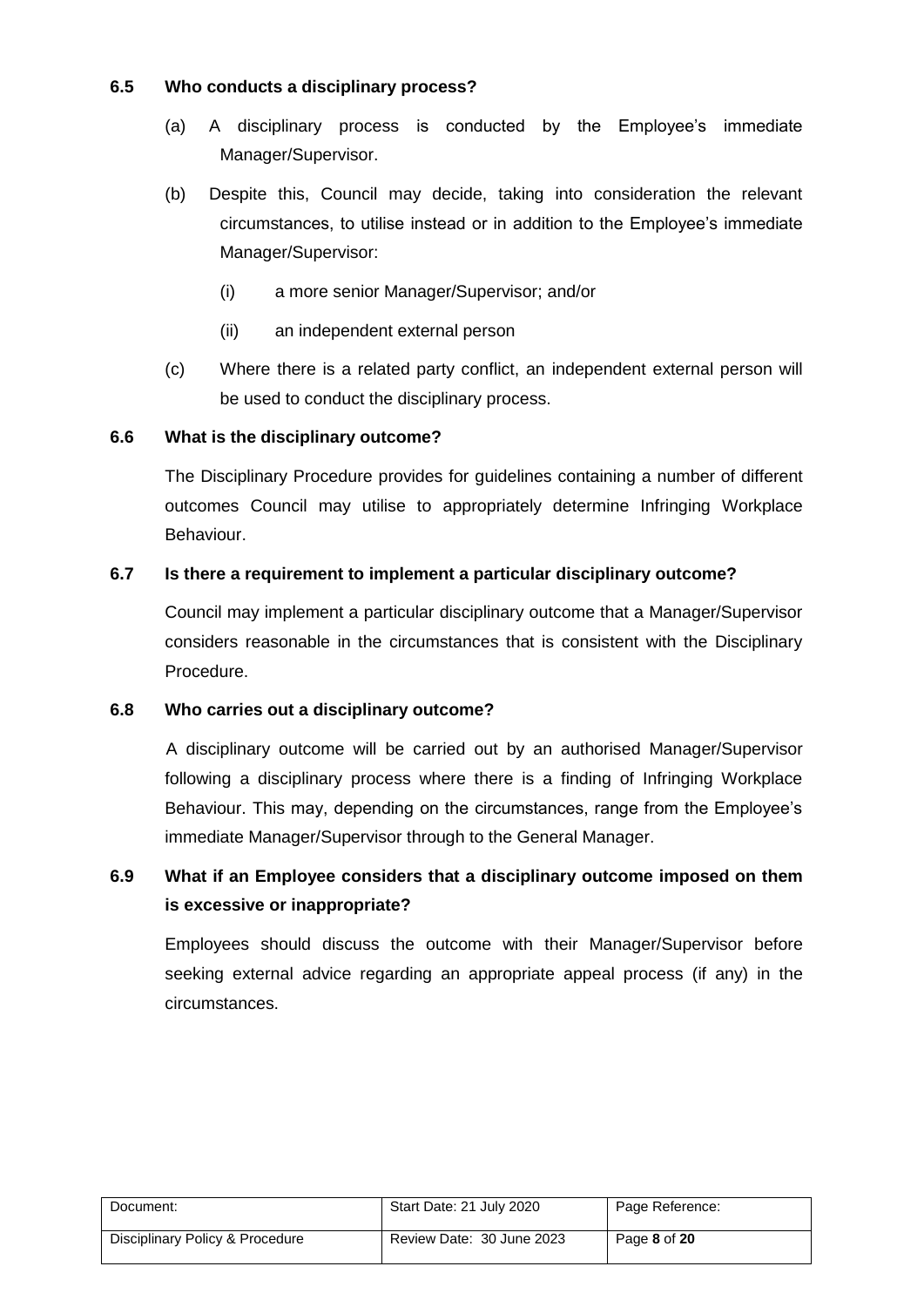# **DISCIPLINARY PROCEDURE**

#### **TABLE OF CONTENTS**

| <b>Definitions</b>                 | As per this Policy (2017-47) as amended from time to time.                                                                                                                                                                    |  |
|------------------------------------|-------------------------------------------------------------------------------------------------------------------------------------------------------------------------------------------------------------------------------|--|
| <b>Training</b>                    | Council will provide all persons covered by this Procedure with appropriate<br>training so they are made aware of their responsibilities and obligations under<br>the Procedure.                                              |  |
| <b>Amendment</b>                   | Council retains the sole discretion to reasonably terminate, replace or vary this<br>Procedure from time to time. Council will consult before amendments are made<br>and will notify and train those the amendments apply to. |  |
| <b>Interpretation of Procedure</b> | The singular includes the plural and vice versa.<br>(a)                                                                                                                                                                       |  |
|                                    | (b) A reference to any legislation includes all delegated legislation made under<br>it and amendments, consolidations, replacements or re-enactments of any of<br>them.                                                       |  |
|                                    | A reference to policy or procedure means any approved policies or<br>(C)<br>procedures of Council unless otherwise stated.                                                                                                    |  |
|                                    | (d) 'including' and similar expressions are not words of limitation.                                                                                                                                                          |  |
|                                    | (e) A reference to a document (including this document) is to that document as<br>amended, novated or replaced unless otherwise stated.                                                                                       |  |
|                                    | Where a word or expression is given a particular meaning, other parts of<br>(f)<br>speech and grammatical forms of that word or expression have a<br>corresponding meaning.                                                   |  |
|                                    | Examples used in this Procedure are for illustrative purposes only and are<br>(g)<br>not intended to be exhaustive.                                                                                                           |  |

# **1 AUTHORITY & APPLICATION**

| Document:                       | Start Date: 21 July 2020  | Page Reference: |
|---------------------------------|---------------------------|-----------------|
| Disciplinary Policy & Procedure | Review Date: 30 June 2023 | Page 9 of 20    |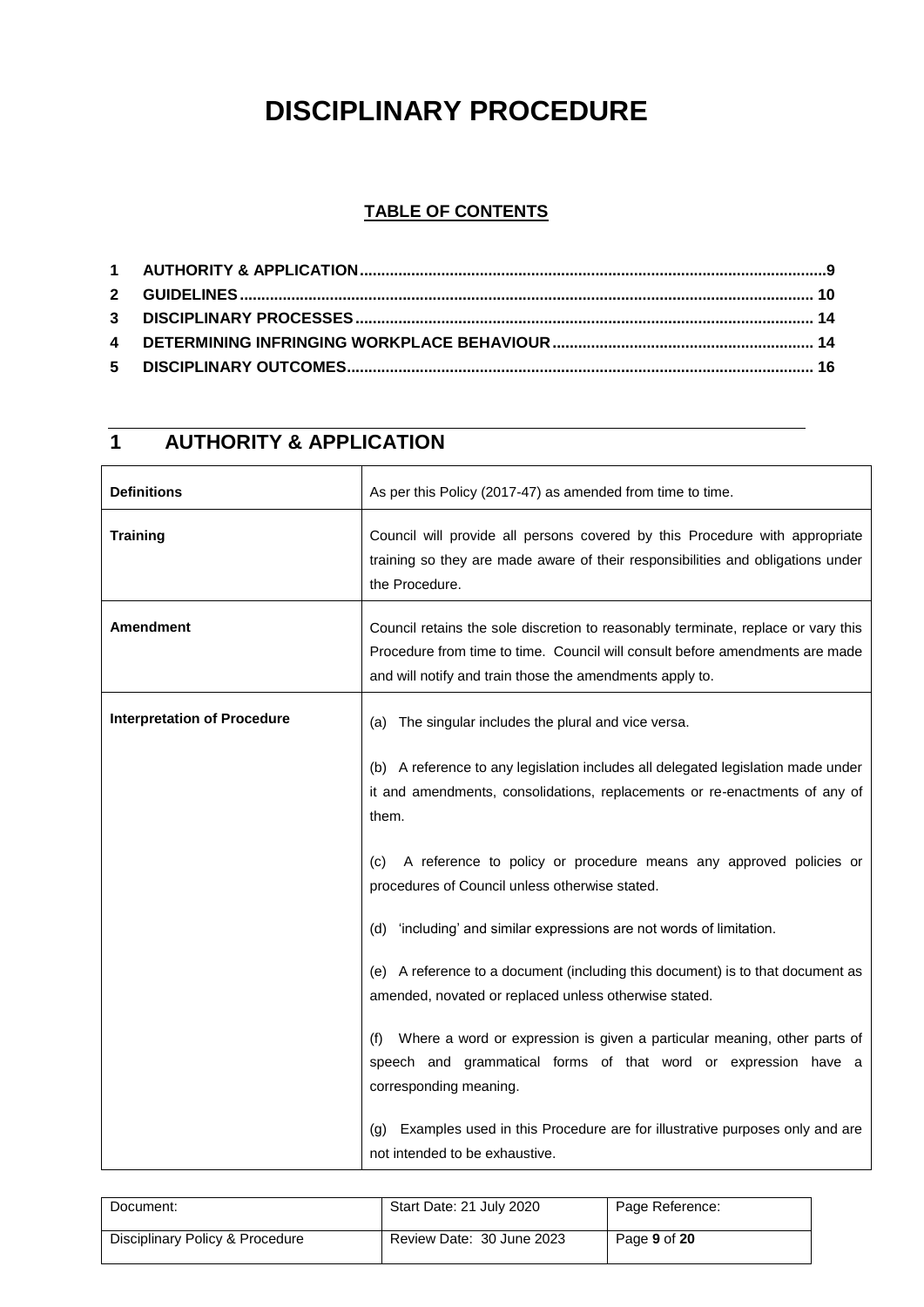| (h)<br>Unless expressly provided for this Procedure is not in any way<br>incorporated as part of any enterprise agreement and does not form part of any<br>employee's contract of employment and any applicable enterprise agreement or<br>contract of employment will prevail over this Procedure to the extent of any<br>inconsistency.                                                                                                                                                                      |
|----------------------------------------------------------------------------------------------------------------------------------------------------------------------------------------------------------------------------------------------------------------------------------------------------------------------------------------------------------------------------------------------------------------------------------------------------------------------------------------------------------------|
| It is not intended that this Procedure impose any obligations on the Council<br>(i)<br>or those covered by it that are unreasonable or contrary to the operation of<br>Applicable Laws. Any obligation, direction, instruction or responsibility imposed<br>by this Procedure must be carried out in a manner that an objective third party<br>would consider to be fair and reasonable taking into account and in the context<br>of all the relevant Applicable Laws, operational and personal circumstances. |
| Questions relating to the interpretation, application or enforcement of this<br>Procedure should be directed to a person's Manager/Supervisor.                                                                                                                                                                                                                                                                                                                                                                 |
|                                                                                                                                                                                                                                                                                                                                                                                                                                                                                                                |

# **2 GUIDELINES**

#### **2.1 General Guidelines**

- (a) This Disciplinary Procedure is conducted with a level of formality appropriate to the circumstances but in a practical manner and not to the standard of a judicial hearing or police style examination of the circumstances.
- (b) Particular disciplinary processes and outcomes will be utilised as considered reasonably necessary by Council in the individual circumstances. The exact nature of procedural fairness will vary according to the individual circumstances of each case including confidentiality and privacy considerations and obligations.
- (c) An Employee will be advised of the opportunity to have a support person during this process, who may be a Union official, other industrial representative or other external person. The role of the support person is to assist Employees by providing emotional support, aiding the Employee's understanding or by taking notes, asking appropriate questions, or requesting breaks. An appropriate support person is a person who is not a party to a process or involved as a potential witness or otherwise has a conflict of interest. Where the support person is a Union official or other professional advocate they may speak or write on behalf of Employee but only to as to:

| Document:                       | Start Date: 21 July 2020  | Page Reference: |
|---------------------------------|---------------------------|-----------------|
| Disciplinary Policy & Procedure | Review Date: 30 June 2023 | Page 10 of 20   |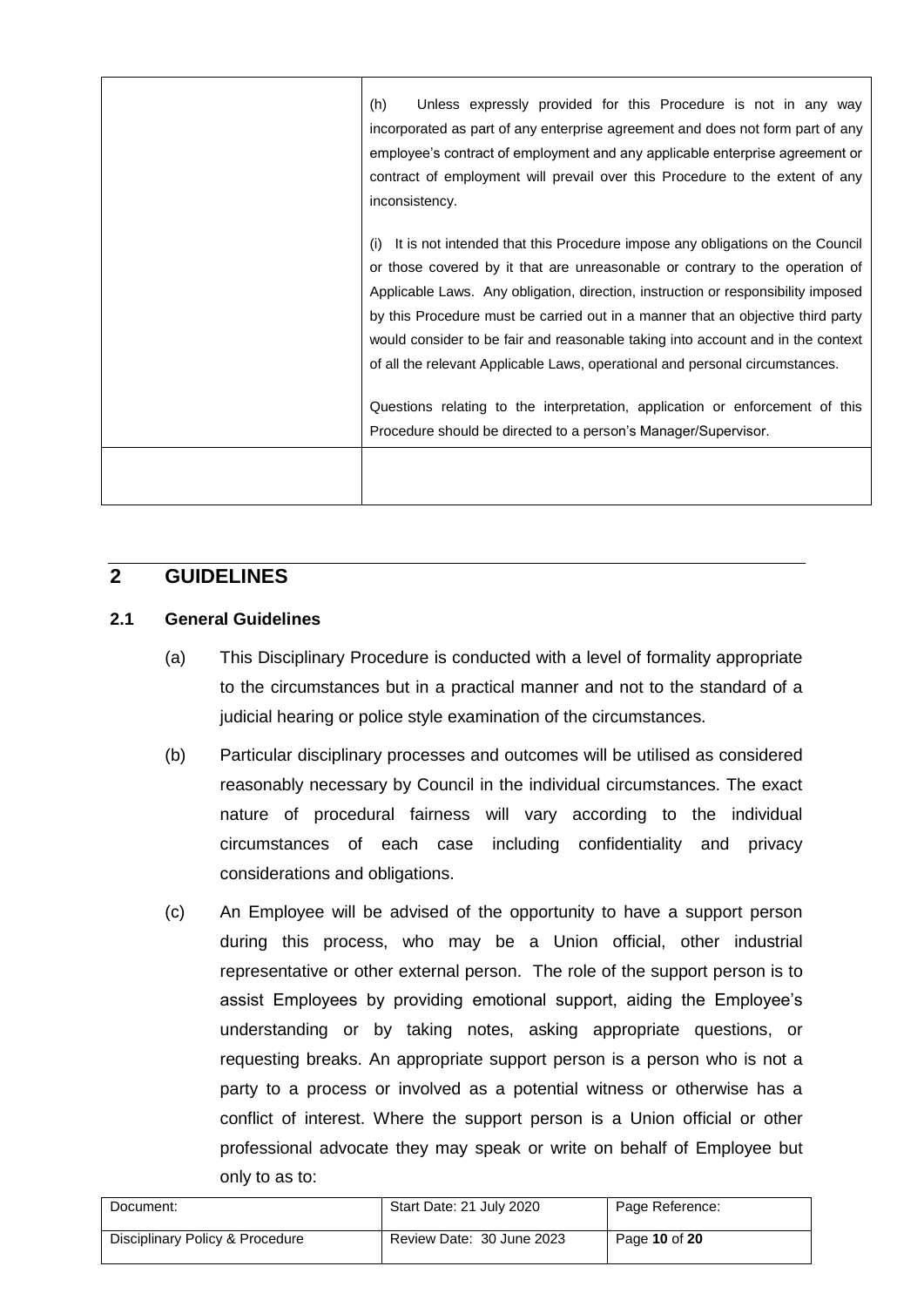- (i) matters of interpretation (eg legislation, Industrial Instrument etc);
- (ii) clarify, summarise and explain the member or client's position;
- (iii) resolution of the matter; and/or
- (iv) submissions as to mitigation and/or penalty.
- (d) The need to consider and conduct a disciplinary process under this Policy is a matter to be determined by Council in the circumstances. A complaint and/or complainant is not always necessary to consider, commence and/or conduct a disciplinary process given Council's duty of care, in general terms, to provide a safe Workplace. For example there may not be a specific complaint or complainant that money has been stolen but if the financial irregularity is discovered during an audit process Council may consider it appropriate to commence and/or conduct a disciplinary process in accordance with this Policy.

#### **2.2 Guidelines for Nominated Persons for Conducting Disciplinary Processes**

- (a) **Treat fairly and seriously** assess all matters on their merits and facts. Any disciplinary process should be thorough enough and obtain relevant and credible evidence as is reasonably necessary to ensure substantive fairness by:
	- (i) providing particulars of allegations and available evidence (including a copy of any complaints if available and not otherwise inappropriate to provide on legitimate work health and safety grounds) so participants understand the context of the process in which they are being required to participate;
	- (ii) providing Employees with a reasonable opportunity to respond to allegations, findings, proposed disciplinary action, subsequent or additional information (whether in writing and/or in person as appropriate) or other process;
	- (iii) making factual findings that are reasonably open to be made (e.g. specific behaviours and their context and surrounding circumstances);
	- (iv) making conclusions or characterisations (e.g. breaches of policies which are serious) that can be objectively drawn from those factual findings;

| Document:                       | Start Date: 21 July 2020  | Page Reference: |
|---------------------------------|---------------------------|-----------------|
| Disciplinary Policy & Procedure | Review Date: 30 June 2023 | Page 11 of 20   |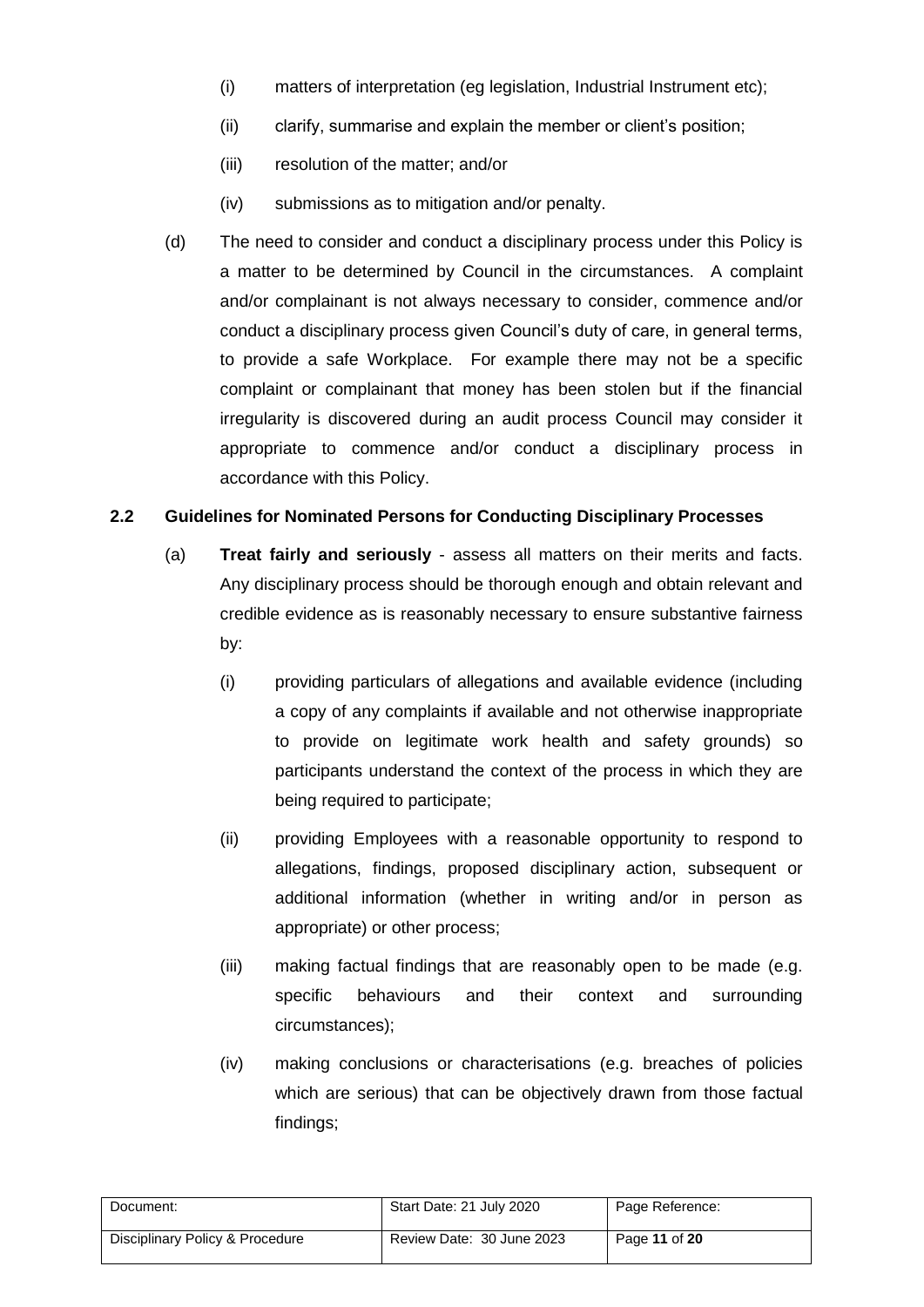- (v) notifying Employees of the findings relevant to them and any proposed disciplinary action (if any);
- (vi) taking into account the nature and extent of the Infringing Workplace Behaviours, an Employee's personal circumstances and employment record including prior disciplinary action, any mitigating circumstances, Council requirements and any other relevant matters to ensure that any disciplinary outcome is appropriate in the circumstances; and
- (vii) notifying Employees of the disciplinary action (if any) which will be imposed and when.
- (b) **Act promptly** disciplinary matters should be dealt with courteously, respectfully and within appropriate timelines on a case by case basis. All relevant parties should be provided reasonable estimates of timeframes and be kept reasonably informed of the progress. Extensions of time may be appropriate in complex matters where justified. If additional time beyond the initial estimate is reasonably required to address the issues, all relevant parties should be advised of the additional time required and, in a manner appropriate, the reasons for the delay.
- (c) **Support all parties** Employees involved in the process should be told what support is available including EAP.
- (d) **Be neutral** impartiality towards everyone involved (i.e. persons seeking to impose disciplinary action, witnesses, affected parties, and responding persons). Participants should also avoid any personal or professional bias (perceived or actual). If a preliminary enquiry or Workplace investigation is undertaken, the investigator may be internal or external to Council and must be a person who is:
	- (i) objective and neutral and impartial (i.e. avoid real or perceived bias);
	- (ii) competent having regard to the particular circumstances;
	- (iii) available to conduct a preliminary enquiry or Workplace investigation and report in a timely manner; and
	- (iv) not a potential witness or who has had prior dealings with parties that creates a real or perceived bias.

| Document:                       | Start Date: 21 July 2020  | Page Reference: |
|---------------------------------|---------------------------|-----------------|
| Disciplinary Policy & Procedure | Review Date: 30 June 2023 | Page 12 of 20   |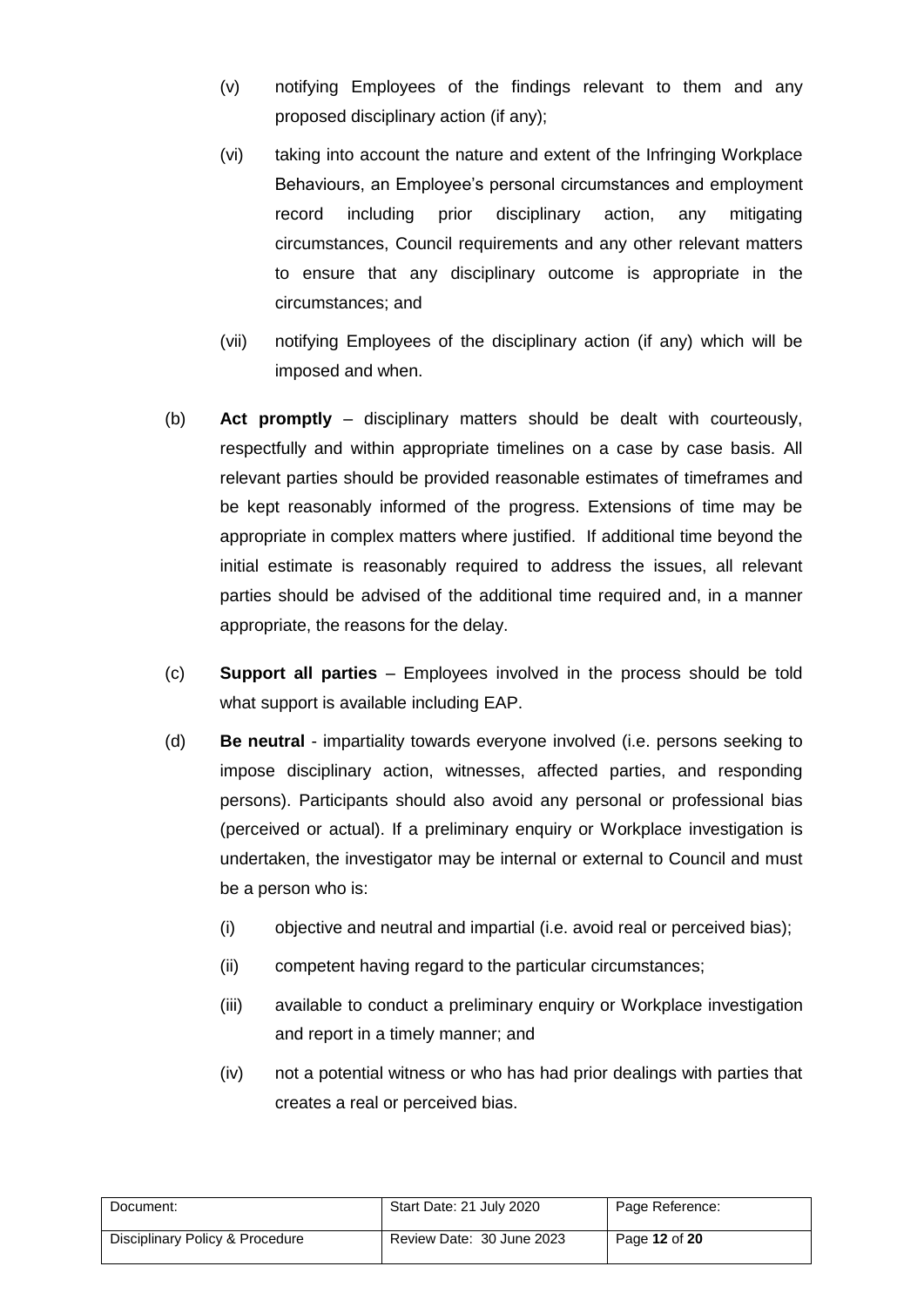- (e) **Communicate process and outcomes** all parties should be reasonably informed of the process, and what they can expect will happen during a resolution process and potential outcomes. Council will provide all parties with clear reasons for any actions taken or not taken. Details of disciplinary matters should only be disclosed in a manner to those parties that need to know, provided that such disclosure does not create an unreasonable risk to their health and safety.
- (f) **Maintain confidentiality** the process should ensure appropriate confidentiality for all parties involved and consider individual requests for confidentiality subject to Council's duty to provide a safe Workplace.
- (g) **Keep records as appropriate** some form of record should be made of the disciplinary process and matters dealt with under this Procedure including details of allegations, written responses or submissions from those involved, the process adopted and any outcomes.
- (h) **Seeking advice and support** Participants are entitled to obtain advice of their choice and have a support person, who may be a Union official, other industrial representative or other external person, present during any meetings they are required to attend at their own cost.
- <span id="page-12-0"></span>(i) **Appropriate interim arrangements** – It is necessary to preserve the integrity of the disciplinary process being undertaken and having regard to the seriousness of allegations or to reasonably ensure the health and safety of any Workers and Other Persons at the Workplace. While in the process of resolving any disciplinary matter, the parties must reasonably ensure that there is no interruption to work. Council may impose appropriate interim arrangements which may include any combination of the following:
	- (i) stand down with pay [unless otherwise specifically provided for in an industrial instrument] Employees responding to allegations (and other Employees where considered appropriate);
	- (ii) providing alternative duties to Employees;
	- (iii) directing temporary changes to work arrangements (including reporting lines and location);
	- (iv) preventing or restricting communication between Employees, Workers and Other Persons at the Workplace;

| Document:                       | Start Date: 21 July 2020  | Page Reference: |
|---------------------------------|---------------------------|-----------------|
| Disciplinary Policy & Procedure | Review Date: 30 June 2023 | Page 13 of 20   |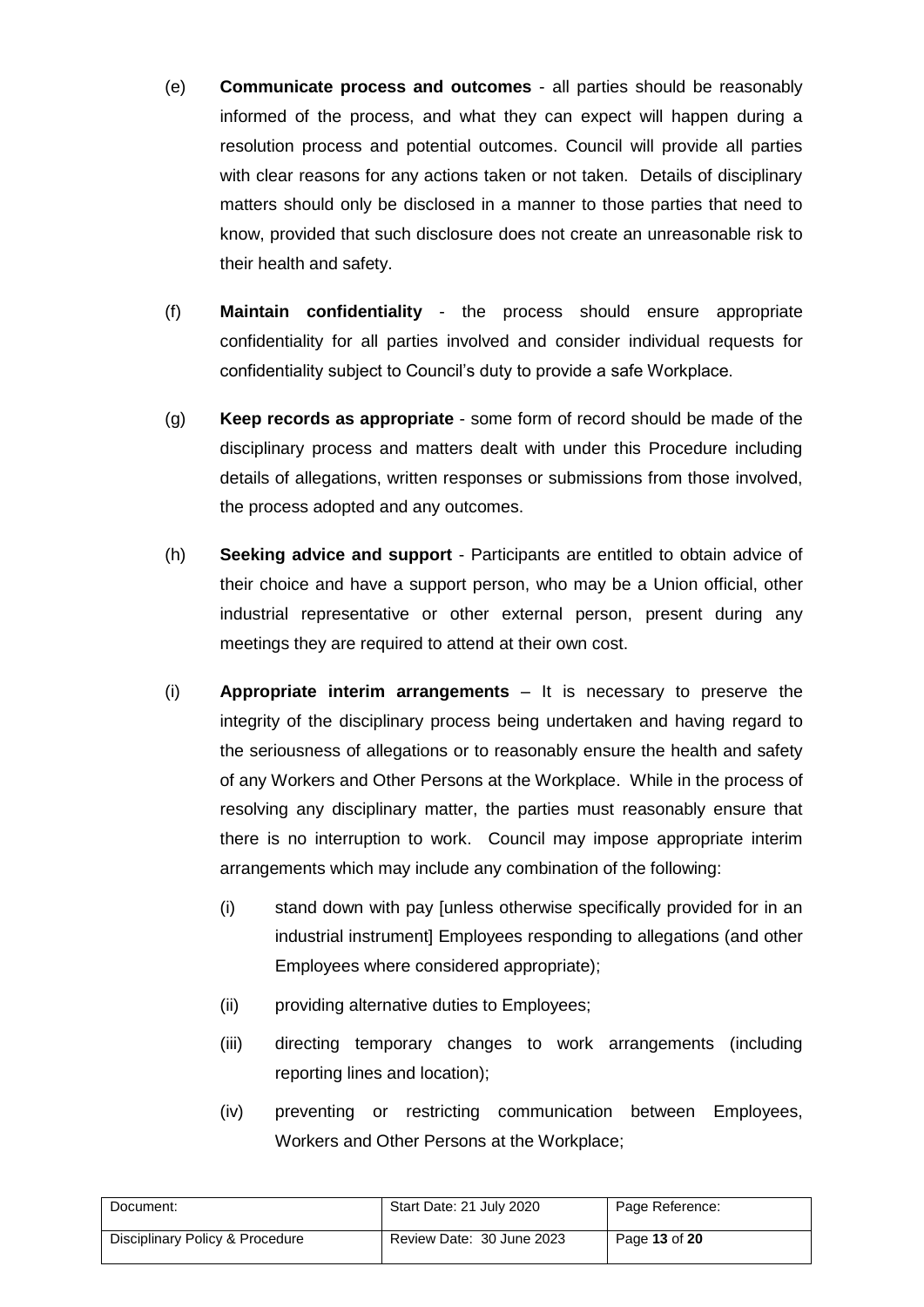- (v) imposing, for legitimate work health and safety reasons only, confidentiality obligations on Employees, Workers and Other Persons at the Workplace (which does not preclude the taking of bona fide advice from a Union official or other professional advocate);
- (vi) preserving evidence if necessary secure part of the Workplace, obtain photographs or take any other steps to preserve physical evidence that may otherwise be lost; and
- (vii) reporting to relevant authorities e.g. Police, Regulators, Work Safe Tasmania etc.

Any action taken in subparagraph [\(i\)](#page-12-0) is an interim measure only and is not a disciplinary outcome and is without loss of pay or other entitlements [unless otherwise specifically provided for in an industrial instrument].

# **3 DISCIPLINARY PROCESSES**

A disciplinary process appropriate to the circumstances will be applied which will include processes for:

- (a) determining Infringing Workplace Behaviour such as a Manager/Supervisor determination, preliminary enquiry or Workplace investigation; and
- (b) stand downs and other interim arrangements; and
- (c) determining disciplinary outcomes.

# **4 DETERMINING INFRINGING WORKPLACE BEHAVIOUR**

#### <span id="page-13-0"></span>**4.1 Manager/Supervisor Determination**

- (a) Managers/Supervisors may make determinations if satisfied that conduct occurred or did not occur and that conclusions can be objectively drawn (i.e. make findings as to the nature and extent of Infringing Workplace Behaviour or find that Infringing Workplace Behaviour is not substantiated).
- (b) Examples of this include where:
	- (i) Managers/Supervisors directly observe the Infringing Workplace Behaviour;
	- (ii) Employees do not deny the allegations against them or are found to be unreliable, demonstrably wrong or not credible;

| Document:                       | Start Date: 21 July 2020  | Page Reference: |
|---------------------------------|---------------------------|-----------------|
| Disciplinary Policy & Procedure | Review Date: 30 June 2023 | Page 14 of 20   |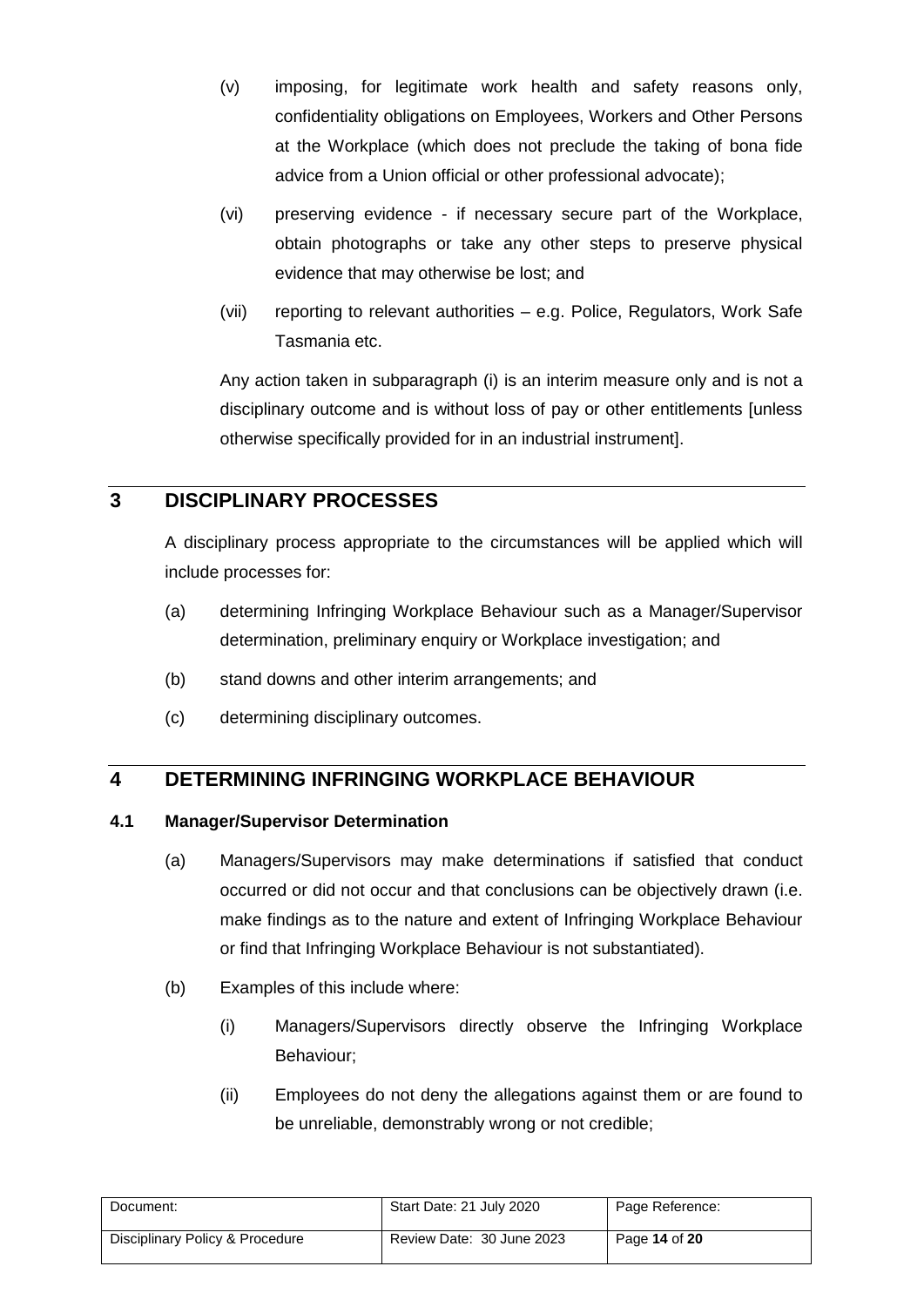- (iii) there is no dispute as to the key facts and other factual matters in dispute may not need to be resolved to appropriately determine the matter; and
- (iv) key disputed material facts can be easily resolved by reliable documentary evidence or corroboration by reliable witnesses or physical evidence to find allegations proven or unsubstantiated.

#### **4.2 Preliminary enquiry**

- (a) A preliminary enquiry is a process to consider facts and circumstances of reported or suspected Infringing Workplace Behaviour without making findings where there are disputed facts.
- (b) In a preliminary enquiry allegations may not be fully particularised, the Complainant (if relevant) and Respondent(s) (if appropriate) are interviewed and other relevant evidence including interviews may be obtained and evaluated and a report is provided to Council.
- (c) Council can reasonably decide, taking into consideration the relevant circumstances, whether to commence a:
	- (i) preliminary enquiry prior to conducting a workplace investigation (which may or may not occur); or
	- (ii) Workplace investigation without conducting a preliminary enquiry.
- (d) Examples of Council determining to commence a preliminary enquiry include where:
	- (i) there is likely to be no dispute as to the key facts and other factual matters in dispute may not need to be resolved to appropriately determine the matter; or
	- (ii) the nature and extent of the complaints or potential Infringing Workplace Behaviour is unknown and it is reasonable to ascertain this prior to determining any further appropriate disciplinary process including whether specific allegations need to be made and if so against who in a Workplace investigation.
- (e) At the conclusion of a preliminary enquiry, Council may then determine it is reasonably satisfied (on a similar basis as referred to in paragraph [4.1\)](#page-13-0) that:

| Document:                       | Start Date: 21 July 2020  | Page Reference: |
|---------------------------------|---------------------------|-----------------|
| Disciplinary Policy & Procedure | Review Date: 30 June 2023 | Page 15 of 20   |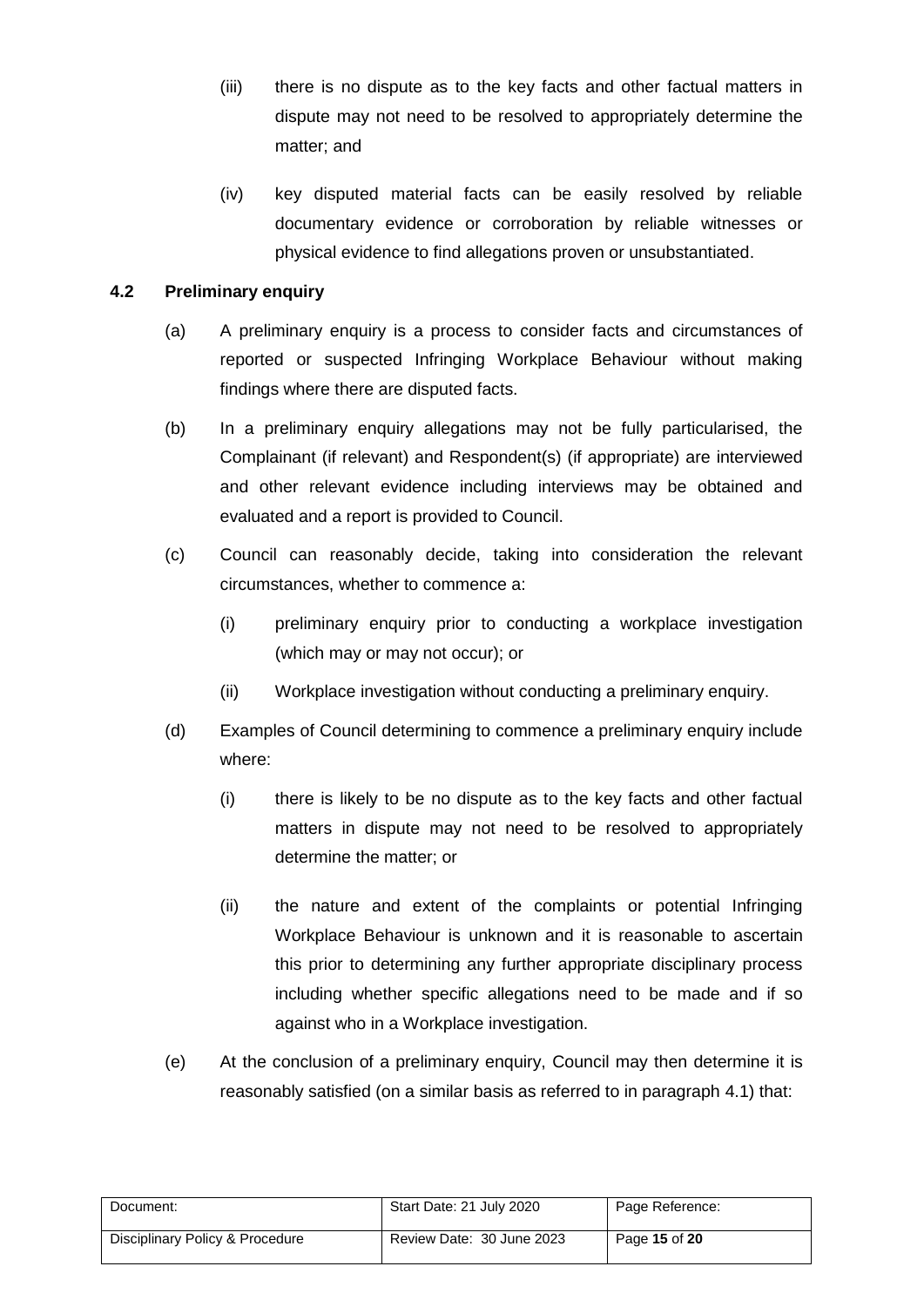- (i) a Workplace investigation will commence to determine whether or not there is Infringing Workplace Behaviour; or
- (ii) Infringing Workplace Behaviour has occurred based on facts that are not disputed; or
- (iii) Infringing Workplace Behaviour has not occurred or is unsubstantiated.

#### **4.3 Specific Workplace investigation**

- (a) A specific Workplace investigation is a formal process to objectively and reliably determine facts and circumstances of reported or suspected Infringing Workplace Behaviour to determine whether specific allegation(s) of Infringing Workplace Behaviour has occurred.
- (b) In a Workplace investigation allegations are particularised and made against specific Employee(s), relevant witnesses are interviewed and other relevant evidence is obtained and findings of fact are made to determine allegations and other relevant matters.
- (c) Examples of Council determining to commence a specific Workplace investigation include where:
	- (i) there is a dispute as to the key facts and other factual matters which must be resolved to make findings as to the nature and extent of Infringing Workplace Behaviour or find that Infringing Workplace Behaviour is not substantiated; and
	- (ii) having regard to the nature of the complaints (if relevant) or seriousness of the allegations and the potential consequences (e.g. dismissal is a potential disciplinary outcome and potential impact on an Employee's reputation).

# **5 DISCIPLINARY OUTCOMES**

The following types of disciplinary action may be implemented at the conclusion of a disciplinary process where Infringing Workplace Behaviour is found to have occurred.

#### **5.1 General Guidelines**

(a) To be effective, disciplinary action, where dismissal is not appropriate should emphasise correcting Infringing Workplace Behaviours to bring about a required change rather than just punishing and deterring Employees.

| Document:                       | Start Date: 21 July 2020  | Page Reference: |
|---------------------------------|---------------------------|-----------------|
| Disciplinary Policy & Procedure | Review Date: 30 June 2023 | Page 16 of 20   |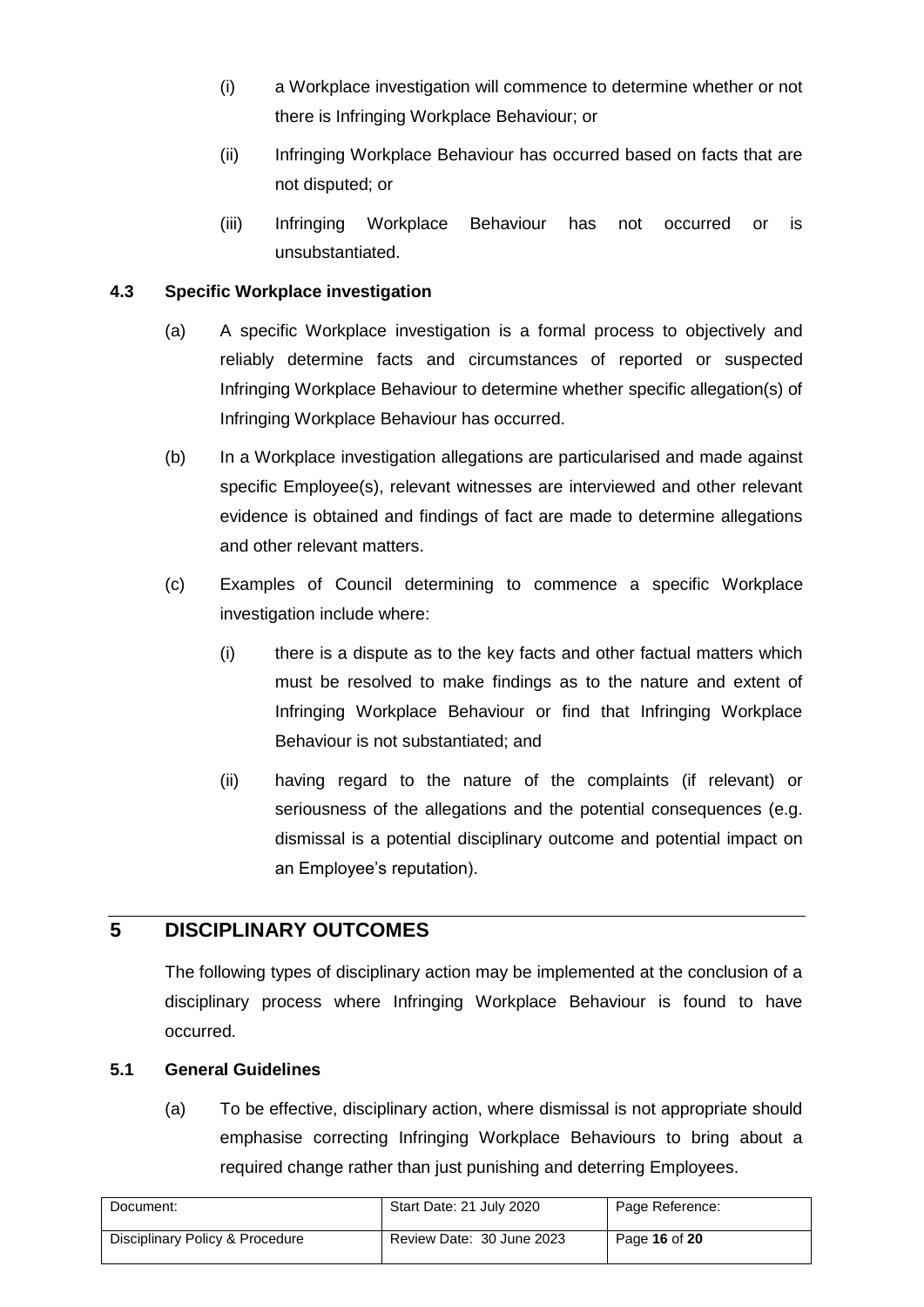- (b) Without limiting what particular disciplinary action may be imposed in the individual circumstances, as a general guide, it should provide for increasingly serious steps if Infringing Workplace Behaviours do not change.
- (c) Where action is undertaken in accordance with sections 5.2 to 5.7, Employees should therefore be informed, regardless of the type of disciplinary action, as to how and why their behaviour is considered Infringing Workplace Behaviou**r**.
- (d) Where action is undertaken in accordance with sections 5.2, 5.3, 5.4 and 5.7, Employees should also be informed, regardless of the type of disciplinary action, as to:
	- (i) the required standards of b**e**haviour and any reasonable assistance available for Employees to achieve this;
	- (ii) support provided by Council to correct the behaviour;
	- (iii) (if appropriate) timeframes within which Employees will be required to improve or change behaviours; and
	- (iv) what may occur if Employees' behaviours do not improve or change including types of potential disciplinary action.
- (e) It may be appropriate for a combination of types of disciplinary outcomes to be implemented.

#### **5.2 Formal Counselling**

- (a) Formal counselling involves formally expressing dissatisfaction with an Employee's behaviour during a meeting including documenting the outcome which will form part of the Employee's employment record.
- (b) Formal counselling is considered as less serious than a written warning and to not place the Employee's employment at immediate risk.

## **5.3 Written Warnings**

- (a) A written warning may be implemented where it is considered necessary to formally express dissatisfaction with an Employee's behaviour and to expressly put the Employee on notice that ongoing employment is at risk if there is further Infringing Workplace Behaviour.
- (b) A written warning will be provided to an Employee during a meeting and will form part of the Employee's employment record.

| Document:                       | Start Date: 21 July 2020  | Page Reference: |
|---------------------------------|---------------------------|-----------------|
| Disciplinary Policy & Procedure | Review Date: 30 June 2023 | Page 17 of 20   |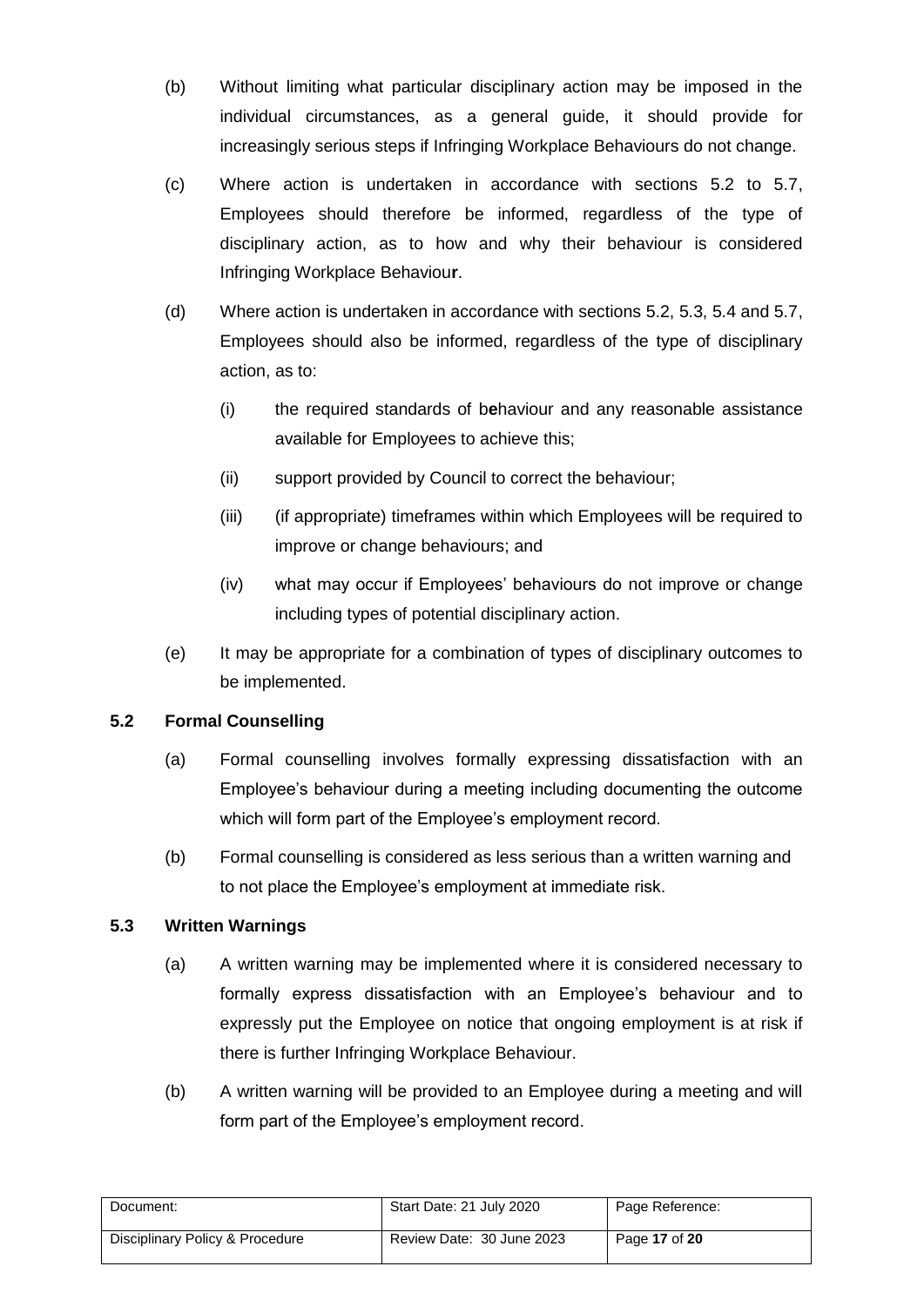- (c) Written warnings do not have to follow a '3 warning' process before dismissal is considered. Termination can be considered without any minimum number of prior warnings depending on the circumstances. Each matter is considered on its merits.
- (d) For example, an Employee may receive more than 3 written warnings for different types of Infringing Workplace Behaviour and not have dismissal considered. Alternatively, an Employee may receive a first and final written warning for a particularly serious instance of Infringing Workplace Behaviour without any previous disciplinary action.
- (e) A written warning does not 'expire' after a period of time and remains part of an Employee's employment record. Not all warnings may be relevant to future disciplinary action. The 'age' of the warning will be a relevant factor in considering any subsequent potential disciplinary action. Regardless of the 'age' of a warning, a previous warning will only be relevant where there is a consistent and causal connection between the alleged Infringing Workplace Behaviour to it.

#### **5.4 Transfer**

On appropriate health and/or safety grounds (eg to remove interpersonal conflict, threat of injury or equivalent requirement) an Employee may be transferred to work in another area of Council as part of the disciplinary outcome.

#### **5.5 Dismissal with notice or a payment in lieu of notice**

- (a) Dismissal may occur where Council determines it is appropriate to terminate the employment relationship.
- (b) Dismissal should not occur under this Procedure unless there is a valid reason for dismissal, Employees have been accorded an adequate level of procedural fairness and any other relevant matters have been considered.
- (c) Examples of this include where the Infringing Workplace Behaviour:
	- (i) results in poor performance that has not adequately improved following a Performance Management ;
	- (ii) causes the employment relationship to have irretrievably broken down or a loss of mutual trust and confidence necessary to continue the employment relationship;
	- (iii) potentially damages the reputation of Council or undermines the capacity of an Employee to remain in the Workplace;

| Document:                       | Start Date: 21 July 2020  | Page Reference: |
|---------------------------------|---------------------------|-----------------|
| Disciplinary Policy & Procedure | Review Date: 30 June 2023 | Page 18 of 20   |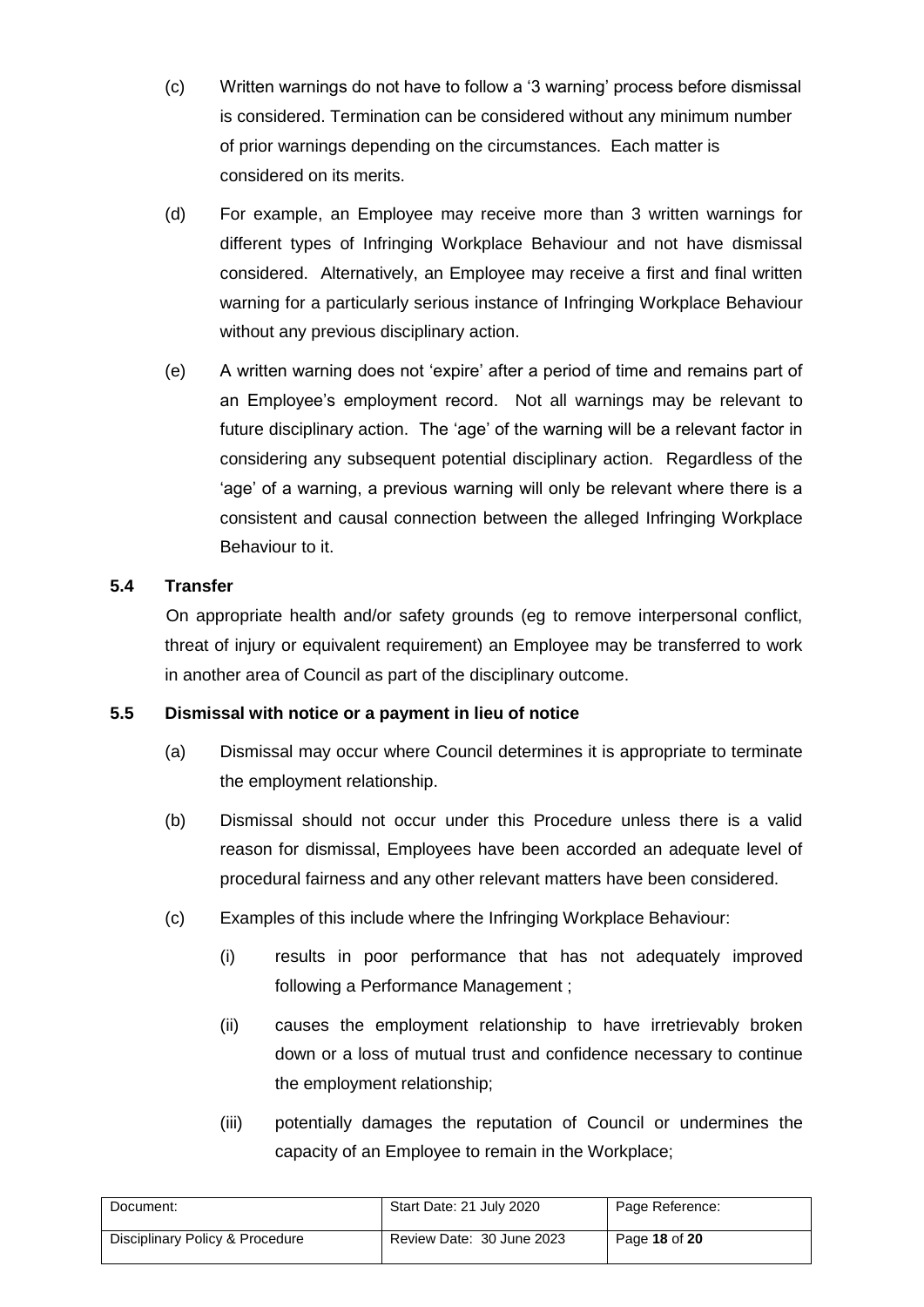- (iv) relates or is similar to behaviours that an Employee has previously been formally warned that further instances may result dismissal; or
- (v) is of itself or viewed collectively with other Infringing Workplace Behaviours of such a serious nature to warrant dismissal.
- (d) Council in its discretion may provide or make a payment in lieu of the required notice period.

#### **5.6 Immediate dismissal without payment in lieu of notice**

- (a) Employees found to have engaged in serious misconduct may be dismissed without notice or any payment in lieu of notice.
- (b) Serious misconduct is conduct and/or behaviour which is sufficiently serious for Council to consider termination of employment.
- (c) Serious misconduct has its ordinary meaning and includes both:
	- (i) wilful or deliberate behaviour by an Employee that is inconsistent with the continuation of the contract of employment; and
	- (ii) conduct that causes serious and imminent risk to the:
		- (A) health or safety of a person; and
		- (B) reputation, viability or profitability of Council.
- (d) Examples of serious misconduct include (unless an Employee is able to show that the conduct engaged in was not conduct that made employment in the period of notice unreasonable):
	- (i) theft;
	- (ii) fraud;
	- (iii) assault; and
	- (iv) without reasonable grounds refusing to carry out a lawful and reasonable instruction that is consistent with an Employee's contract of employment.

#### <span id="page-18-0"></span>**5.7 Other disciplinary outcomes**

Other actions, which are not disciplinary action, may be considered as part of a disciplinary outcome, other than dismissal, to bring about a positive change include:

- (a) coaching;
- (b) training;

#### (c) mediation or facilitated meetings between Employees;

| .                               |                           |                 |
|---------------------------------|---------------------------|-----------------|
| Document:                       | Start Date: 21 July 2020  | Page Reference: |
| Disciplinary Policy & Procedure | Review Date: 30 June 2023 | Page 19 of 20   |